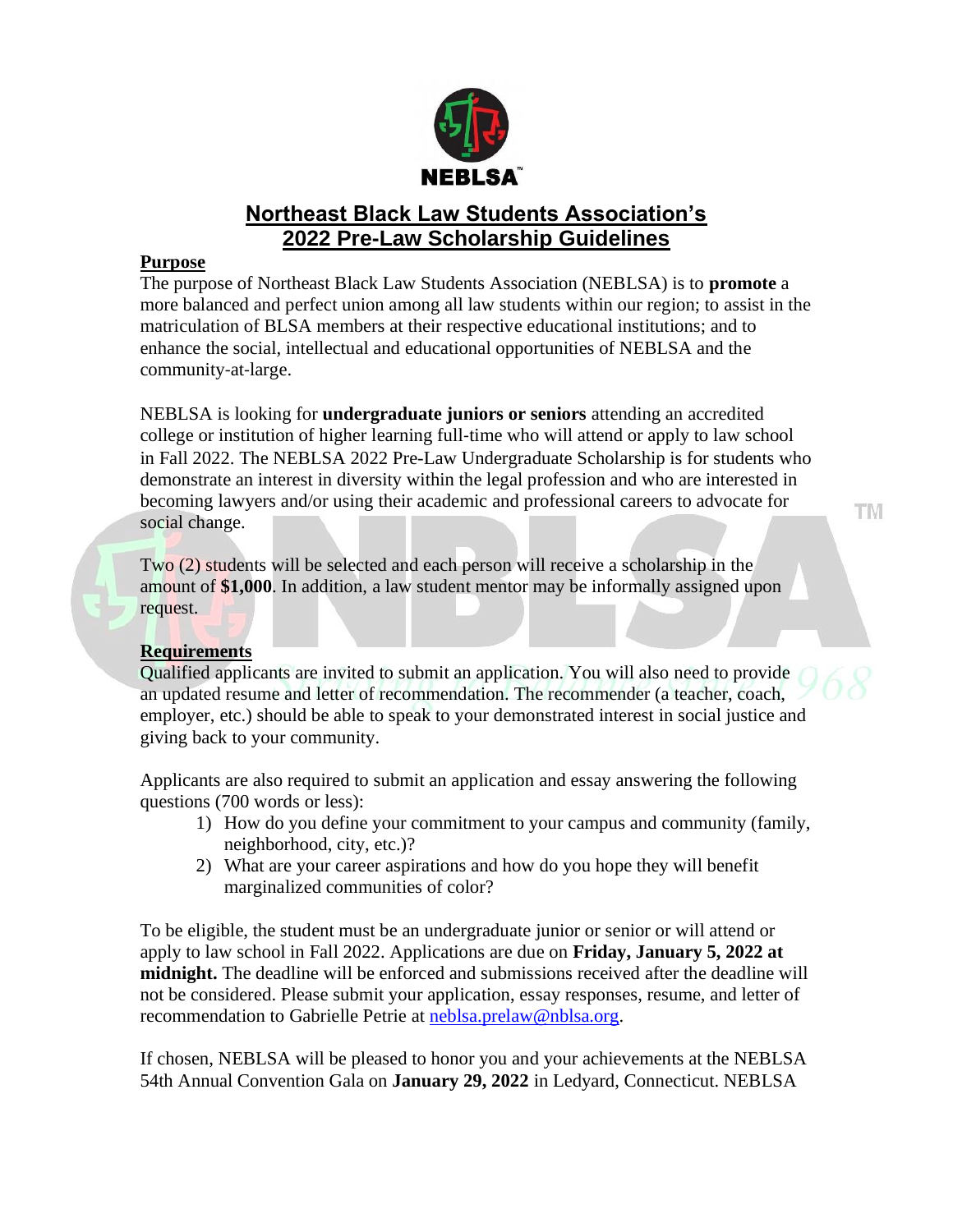will provide a complimentary night's stay at the hotel and travel accommodations up to \$150 for each winner to attend the convention and be honored at the Gala.



# **NEBLSA 2022 Pre-Law Scholarship Application**

| <b>Name</b>                                             |  | Date of<br><b>Birth</b>       |    |
|---------------------------------------------------------|--|-------------------------------|----|
| <b>Race/Ethnicity</b>                                   |  | <b>Gender</b>                 |    |
| <b>Address</b>                                          |  |                               |    |
| <b>Email</b>                                            |  | <b>Phone</b><br><b>Number</b> |    |
| <b>Undergraduate</b><br><b>Institution</b>              |  |                               | TΜ |
| <b>Major</b>                                            |  |                               |    |
| <b>Anticipated</b><br><b>Graduation Date</b>            |  | <b>GPA</b>                    |    |
| <b>Extra-Curricular</b><br><b>Activities</b>            |  |                               |    |
| <b>Volunteer or</b><br><b>Work</b><br><b>Experience</b> |  |                               |    |
| Recommender<br><b>Name and Title</b>                    |  |                               |    |

### **Checklist**

In addition to submitting the following application, please note these guidelines:

- Must identify as an underrepresented or disadvantaged student.
- Must be an undergraduate junior or senior seeking admission to a law school.
- Must submit a letter of good standing from your school.
- Must submit proof of LSAC registration or law school applications.